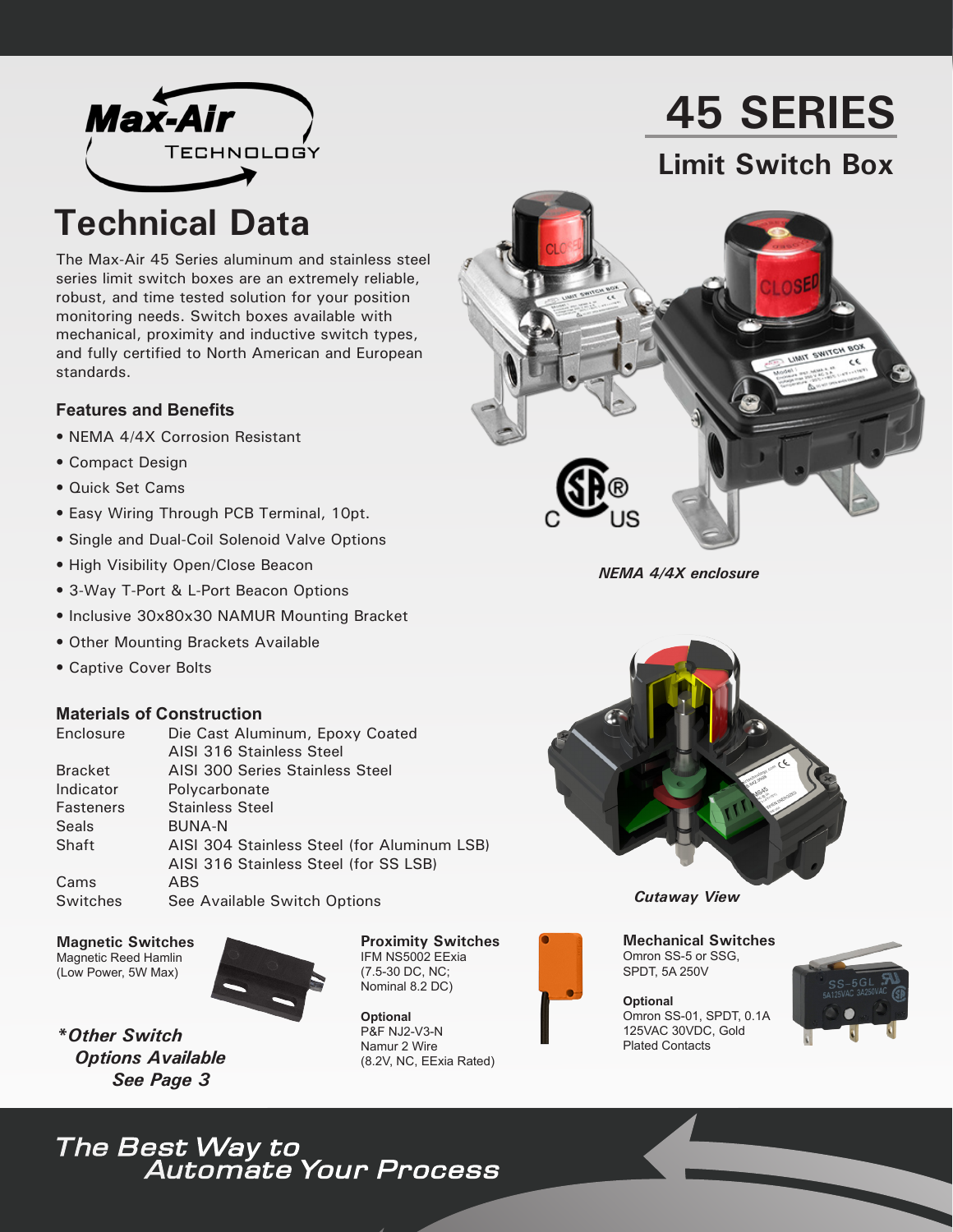#### **Technical Data Cont.** *Exploded View***Certifications & Test Protocol** • CE High Visibility • ATEX II 3 D Beacon & Cover • ATEX II 2 G D EEx ia IIC T6 (Gold-plated contacts or EExia rated switches only) SIL-2 Rating • CSA C22.2 No 14-13 Top (Open) • ANSI/UL 508 (17th Ed) Easy Set Cam • CSA C22.2 No 94.1-07 / ANSI/UL 50 (12th Ed) • CSA C22.2 No 94.2-07 / ANSI/UL 50E S Bottom (Close) Easy Set Cam **Specifications** IP67/NEMA4/4X Protection Rating Integrated PCB Cable Entry Standard 1/2" NPT (2 places) w/ Terminal Strip Optional M20x1.5 (2 places) & Switches Temperature  $-4^{\circ}F$  to  $+176^{\circ}F$  Standard (-20°C to+80°C) 304/316 -40F° to+185°F Gold-plated Contacts SS Shaft (-40°C to+85°C) Terminal Strip 10 Pt. Single Coil Solenoid Valve (7-8-7-8) Gasket 10 Pt. Dual Coil Solenoid Valve (7-8-7-9)

Weights **Aluminum LBS 1.62lbs (0.74kg)** 



SS LSB 3.94lbs (1.79kg)



**Dimensional Data**

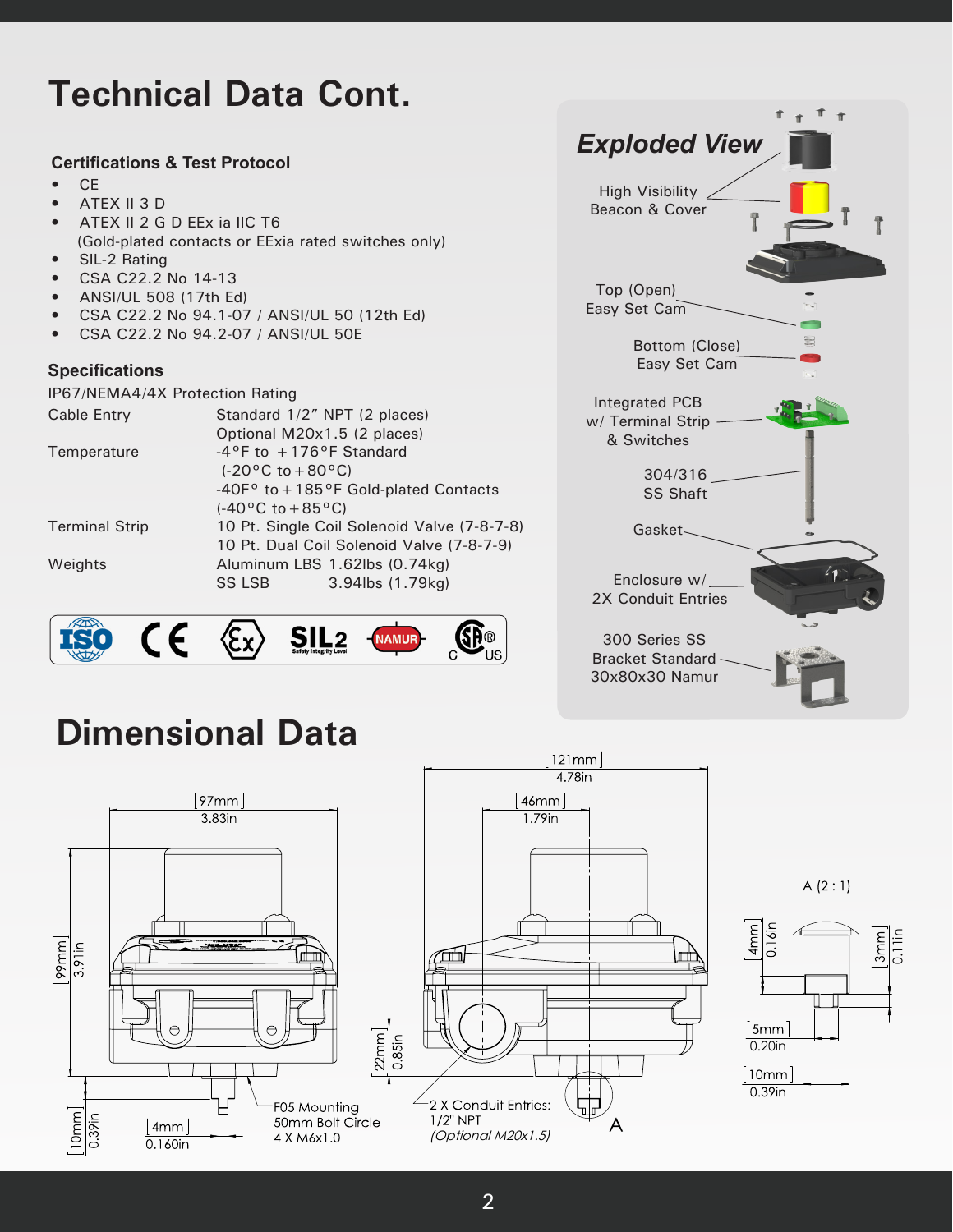## **Product Ordering Matrix**

| Part No.                                                                                        |                                                                                                                                                                                                        | <b>MS</b><br>45<br>M<br>3<br>$\overline{2}$<br>0<br>0                                                                                                                                                                                                                                                                                                                                                                                                                                                                                                                                                                                                                                       |
|-------------------------------------------------------------------------------------------------|--------------------------------------------------------------------------------------------------------------------------------------------------------------------------------------------------------|---------------------------------------------------------------------------------------------------------------------------------------------------------------------------------------------------------------------------------------------------------------------------------------------------------------------------------------------------------------------------------------------------------------------------------------------------------------------------------------------------------------------------------------------------------------------------------------------------------------------------------------------------------------------------------------------|
| <b>MS</b><br>IS<br><b>PS</b>                                                                    | Mechanical<br><b>Inductive Proximity</b><br>Magnetic                                                                                                                                                   | Switch Type                                                                                                                                                                                                                                                                                                                                                                                                                                                                                                                                                                                                                                                                                 |
| 45                                                                                              | <b>NEMA 4/4X, IP67</b>                                                                                                                                                                                 | Series                                                                                                                                                                                                                                                                                                                                                                                                                                                                                                                                                                                                                                                                                      |
| $\mathbf{1}$<br>$\overline{2}$                                                                  | 1/2" NPT (2 Places)<br>M20 x 1.5 (2 Places)                                                                                                                                                            | <b>Conduit Entries</b>                                                                                                                                                                                                                                                                                                                                                                                                                                                                                                                                                                                                                                                                      |
| $\overline{2}$                                                                                  | Two (2) Switches                                                                                                                                                                                       | <b>Switch Quantity</b>                                                                                                                                                                                                                                                                                                                                                                                                                                                                                                                                                                                                                                                                      |
| $\mathbf{0}$<br>$\overline{2}$<br>3<br>4                                                        | STD, Open/Closed,<br>Yellow/Red<br>Lport, 3way<br>Tport, 3way<br>Arrow, 3way                                                                                                                           | Indicator Type                                                                                                                                                                                                                                                                                                                                                                                                                                                                                                                                                                                                                                                                              |
| M<br>$\overline{7}$                                                                             | Aluminum, black<br><b>Stainless Steel</b>                                                                                                                                                              | Material & Color                                                                                                                                                                                                                                                                                                                                                                                                                                                                                                                                                                                                                                                                            |
| Code Ref<br>O<br>S<br>$\mathbf{0}$<br>Α<br>B<br>D<br>E<br>F<br>G<br>н<br>K<br>L<br>$\mathsf{N}$ | <b>Switches &amp; Sensors</b><br><b>MS</b><br><b>MS</b><br><b>PS</b><br><b>IS</b><br><b>IS</b><br><b>IS</b><br><b>IS</b><br><b>IS</b><br><b>IS</b><br><b>IS</b><br><b>IS</b><br><b>IS</b><br><b>IS</b> | Omron SS-5 or SSG, SPDT, 5A 250V<br>Omron SS-01, SPDT, 0.1A 125VAC 30VDC, Gold Plated Contacts<br>Magnetic Reed Hamlin (Low Power, 5W Max)<br>IFM NS5002 EExia (7.5-30 DC, NC; Nominal 8.2 DC)<br>IFM IS5001 DC 3 Wire PNP Switch (10-36V, NO)<br>IFM IS5026 DC 2 Wire PNP or NPN (5-36V, Programmable)<br><b>Switches &amp; Sensors</b><br>IFM IS0003 AC/DC 2 Wire Inductive (20-140VAC/10-140VDC, NO)<br>P&F NJ2-V3-N Namur 2 Wire (8.2V, NC, EExia Rated)<br>P&F NBB2-V3-E2 DC 3 Wire PNP (10-30V, NO)<br>P&F NBB3-V3-Z4 DC 2 Wire (5-60V, NO)<br>P&F NBB2-V3-E3 DC 3 Wire PNP (10-30V, NC)<br>P&F NBB2-V3-E0 DC 3 Wire NPN (10-30V, NO)<br>P&F NCB2-V3-N0 Namur (8.2V, NC, EExia Rated) |
| $\mathbf{0}$<br>3<br>6<br>A<br>B                                                                | None<br>80x30 Namur 30 STD<br>Universal Bracket<br>MS-LSB-01 (30x80x20 Namur)<br>MS-LSB-02 (30x80x30 Namur)                                                                                            | <b>Bracket</b>                                                                                                                                                                                                                                                                                                                                                                                                                                                                                                                                                                                                                                                                              |
| <b>Blank</b><br>1<br>$\overline{2}$                                                             | Standard 7-8-7-8 (Single Coil)<br>Circuit Board 7-8-7-9 (Dual Coil)<br>Circuit board 7-8-9-10                                                                                                          | <b>Special Options</b>                                                                                                                                                                                                                                                                                                                                                                                                                                                                                                                                                                                                                                                                      |

#### **Note:**

#### **Intrinsically Safe Applications**

PS and IS models, and MS model with gold-plated contacts suitable for use in intrinsically safe applications w/ appropriate barriers.

#### *\*Optional Heavy Duty SS Brackets*

Heavier gauge 300 series SS brackets availible for demanding, high vibration applications. Standard Namur 20mm/30mm heights, and